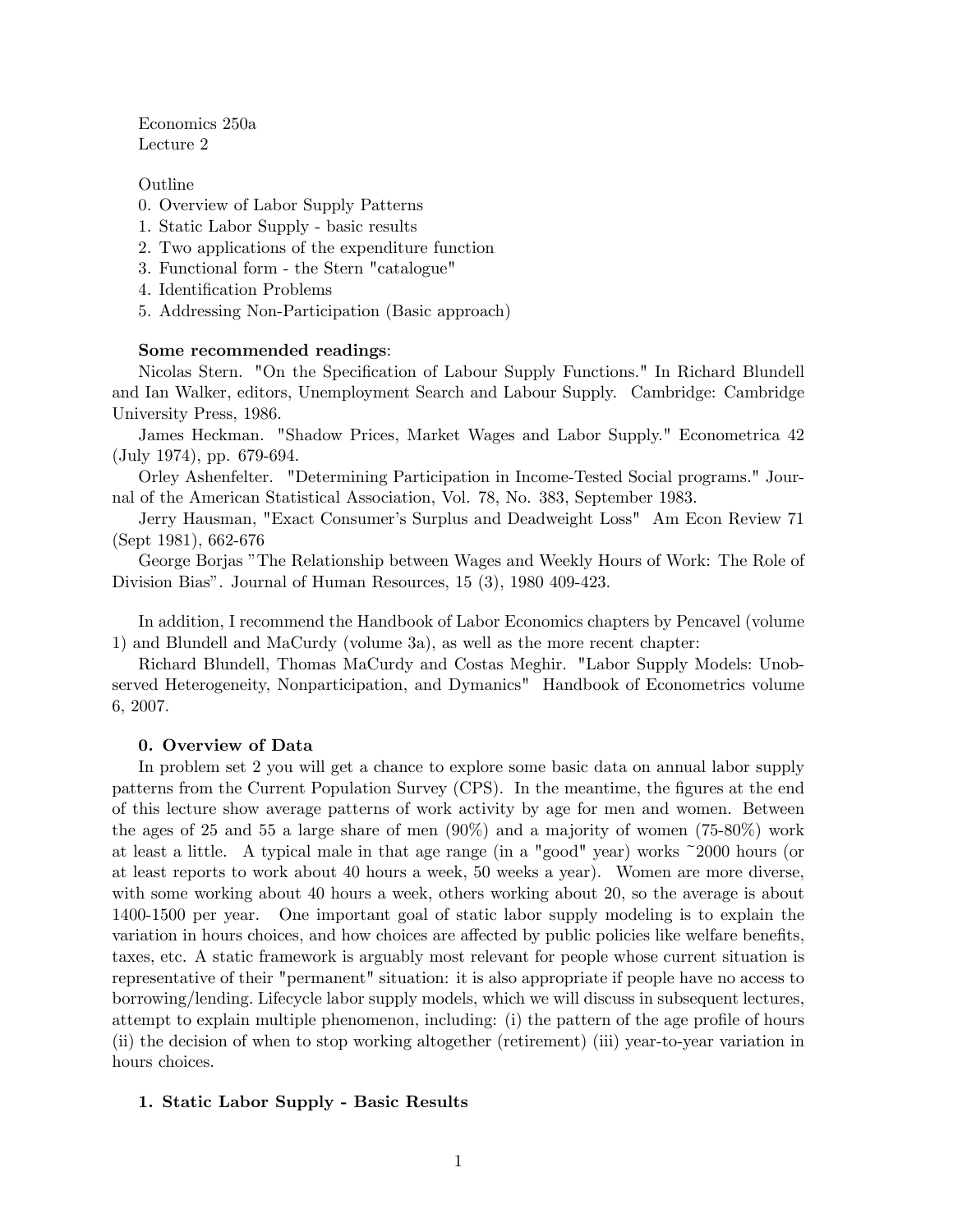The basic setup for a static labor supply problem has a single agent who will definitely work at least some hours (i.e., an "interior solution"). The agent has a strictly increasing, strictly quasi-concave utility function  $u(x, \ell)$  where  $x =$  consumption of goods and services (sold at price p, which will be set to 1 in many contexts) and  $\ell =$  "leisure".\*\* We assume  $\ell \in [0, T]$ , and  $x \geq 0$ . Hours of work are  $h = T - \ell$ , the agent has "non-labor income" y, and faces a parametric hourly wage is  $w$ . The agent's budget constraint is:

$$
px = wh + y
$$
  
=  $w(T - \ell) + y$  or re-arranging,  

$$
px + w\ell = wT + y.
$$

Sometimes the amount  $wT + y$  is referred to as "full income" since this is the amount of money available to purchase either goods or leisure. Importantly, full income depends on  $w$ , generating an income effect in response to a rise in  $w$  that is the opposite sign to the standard case.

\*\*If you want to write utility directly in terms of hours, think of specifying  $v(x; h)$  $u(x; T - h)$ : Since there is a 1:1 linear relation, the choice is arbitrary.

The direct approach to finding the agent's labor supply function is to maximize utility subject to the budget constraint. The maximized value function (i.e., the indirect utility function) is

$$
v(p, w, y) = \max_{x, h} u(x, T - h) \text{ s.t. } px = wh + y
$$

Set up the Lagrangean expression:

$$
L(x, h, \lambda; p, w, y) = u(x, T - h) - \lambda(px - wh - y)
$$

Assuming an interior optimum the first order conditions are

$$
L_x = u_x(x, T - h) - \lambda p = 0
$$
  
\n
$$
L_h = -u_\ell(x, T - h) + \lambda w = 0
$$
  
\n
$$
L_h = -px + wh + y = 0
$$

The first two conditions can be rewritten as

$$
\frac{u_{\ell}(x,T-h)}{u_x(x,T-h)} = \frac{w}{p}
$$

which expresses the 'tangency' condition that the marginal rate of substitution ( $mrs = u_{\ell}/u_x$ ) equals the real wage. The solution functions to the direct optimization problem are:

$$
h(p, w, y)
$$

$$
x(p, w, y)
$$

$$
\lambda(p, w, y)
$$

with  $\ell(p, w, y) = T - h(p, w, y)$  defining the demand for leisure. We refer to the function  $h(p, w, y)$  as the labor supply function of the agent. As in the basic consumer demand case,  $h(p, w, y)$  is  $HD_0$  in  $(p, w, y)$ . Also, from the envelop theorem,  $v_w(p, w, y) = \lambda h$ ,  $v_y(p, w, y) = \lambda$ , so  $h(p, w, y) = v_w(p, w, y)/v_y(p, w, y)$ , which is Roy's identity for labor supply.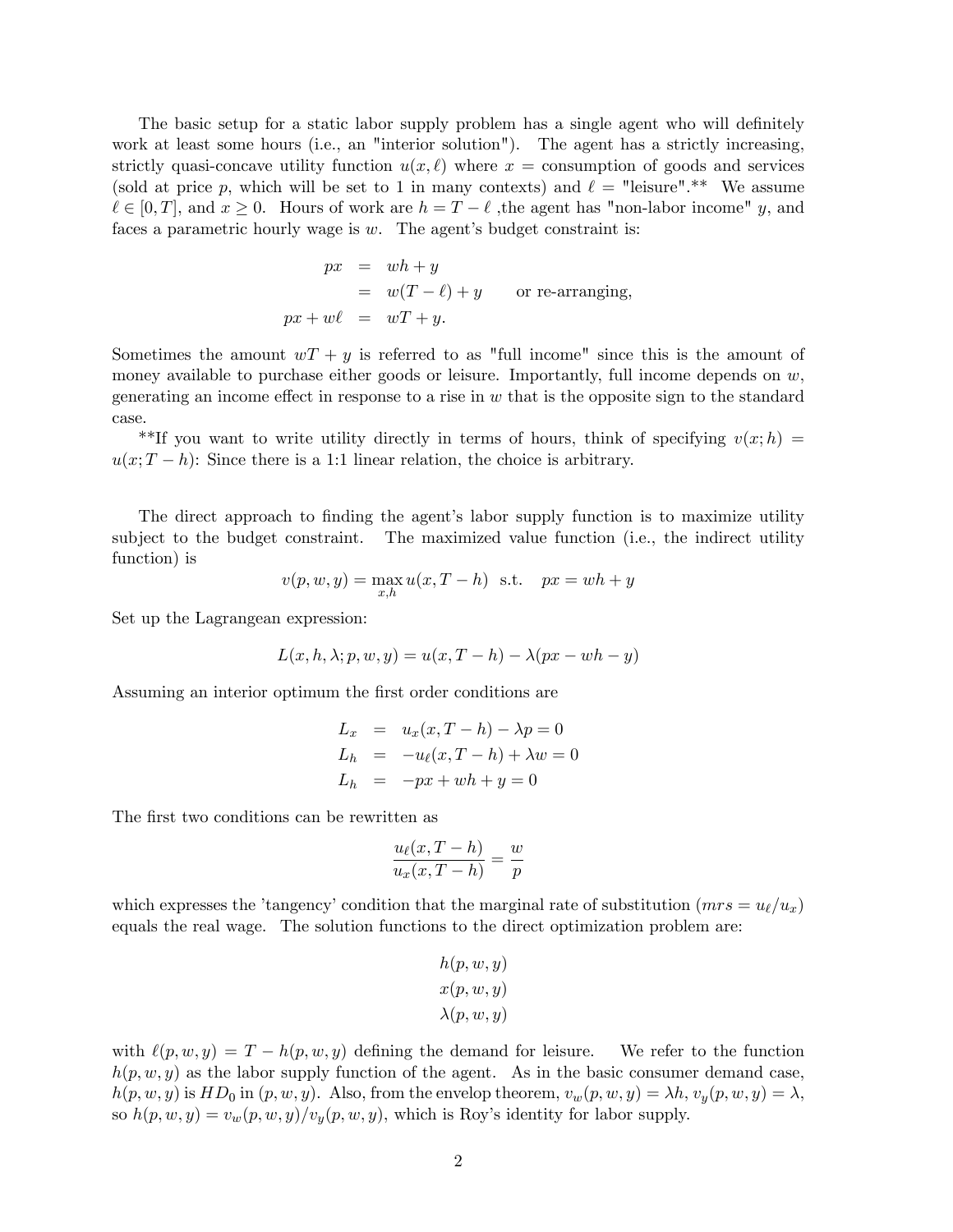The indirect approach is to define the expenditure function (sometimes called the excess exenditure function)

$$
e(p, w, u) = \min px - wh \quad \text{s.t.} \quad u(x, T - h) \ge u.
$$

This is amount of money you need to get in addition to your earnings to achieve utility u, given  $(p, w)$ . The solution functions for the minimization problem are

$$
h^c(p, w, u)
$$

$$
x^c(p, w, u)
$$

where the subscript "c" denotes "compensated" (or Hicksian) demand/supply. Sheppard's lemma (i.e., the envelop theorem) states that

$$
h^{c}(p, w, u) = -\frac{\partial e(p, w, u)}{\partial w}.
$$

Note the sign change from the usual case: a rise in the wage causes  $e$  to fall: the derivative is just  $-h^c$ . Since this equation holds as we vary  $(p, w)$ , we can differentiate to get

$$
\frac{\partial h^c(p, w, u)}{\partial w} = -\frac{\partial^2 e(p, w, u)}{\partial w^2} > 0
$$

 $(= 0$  for the Leontief case, which is not covered by our assumptions on u).

From an initial set of conditions  $(p^0, w^0, y^0)$  let  $u^0 = v(p^0, w^0, y^0)$ , and let  $h^0 = h(p^0, w^0, y^0)$ . Then locally we have

$$
h^{c}(p^{0}, w, u^{0}) = h(p^{0}, w, e(p^{0}, w, u^{0})).
$$

Differentiating with respect to  $w$ :

$$
\frac{\partial h^c(p^0,w^0,u^0)}{\partial w}=\frac{\partial h(p^0,w^0,y^0)}{\partial w}+\frac{\partial h(p^0,w^0,y^0)}{\partial y}\frac{\partial e(p^0,w^0,u^o)}{\partial w}
$$

and since

$$
\frac{\partial e(p^0, w^0, u^o)}{\partial w} = -h^c(p^0, w^0, u^o) = -h(p^0, w^0, y^o)
$$

we get the Slutsky equation

$$
\frac{\partial h(p^0, w^0, y^0)}{\partial w} = \frac{\partial h^c(p^0, w^0, u^0)}{\partial w} + \frac{\partial h(p^0, w^0, y^0)}{\partial y} h(p^0, w^0, y^o)
$$

or in elasticity form

$$
\frac{w^0}{h^0} \frac{\partial h(p^0, w^0, y^0)}{\partial w} = \frac{w^0}{h^0} \frac{\partial h^c(p^0, w^0, u^0)}{\partial w} + w^0 \frac{\partial h(p^0, w^0, y^0)}{\partial y}
$$

$$
\epsilon = \epsilon^c + w^0 \frac{\partial h}{\partial y}
$$

Now from the budget constraint

$$
px = wh + y
$$
  
\n
$$
p\frac{\partial x}{\partial y} = w\frac{\partial h}{\partial y} + 1
$$
  
\n
$$
w\frac{\partial h}{\partial y} = -(1 - p\frac{\partial x}{\partial y})
$$
  
\n
$$
= -(1 - mpe)
$$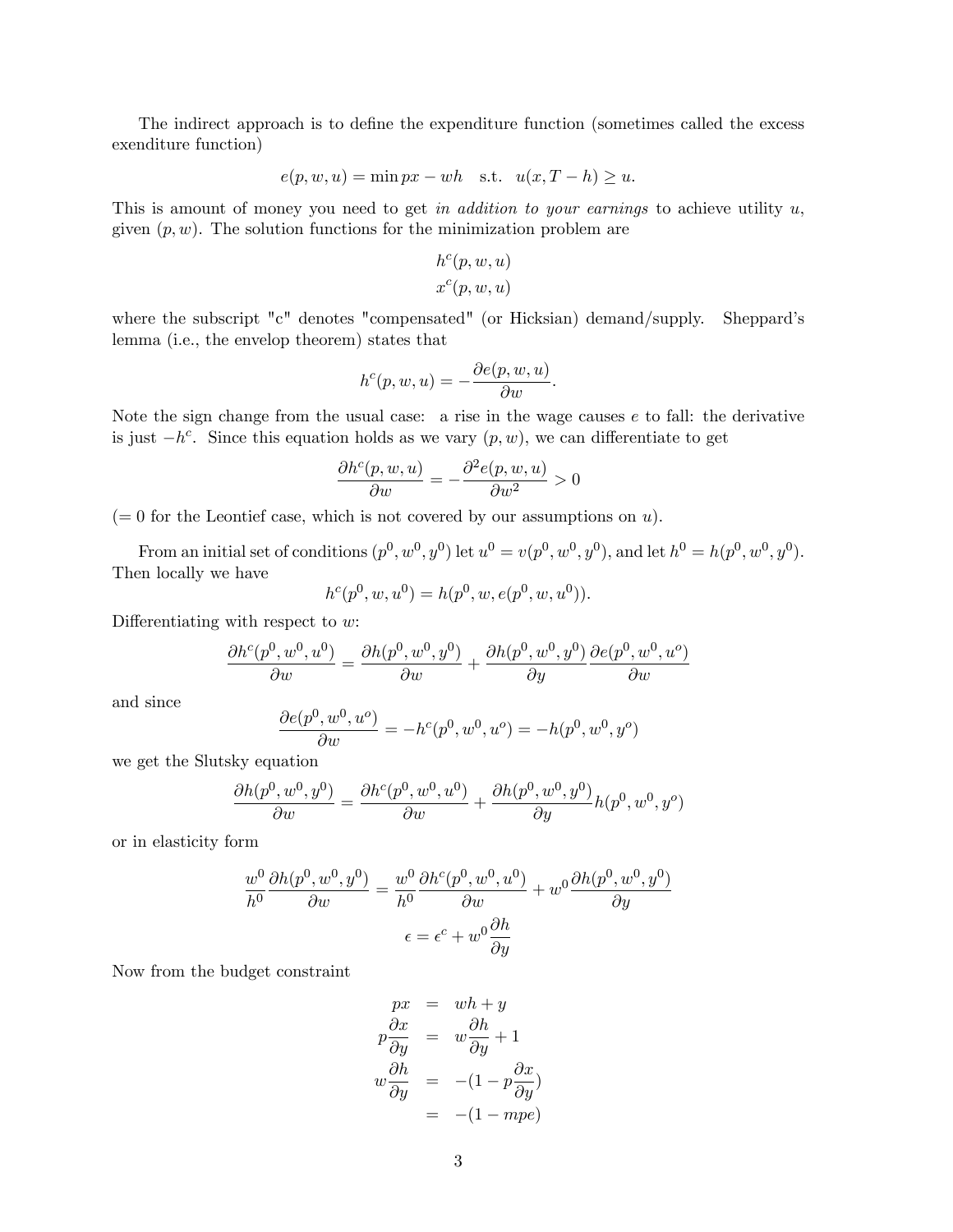where mpe is the marginal increase in total spending on goods and services if non-labor income goes up by \$1. Note that  $(1 - mpe)$  is the marginal increase in total spending on leisure when non-labor income rises by \$1. Since leisure is assumed to be a normal good,  $(1 - mpe) > 0$ , although it may be a relatively small number. You can also interpret  $w \frac{\partial h}{\partial y}$  as the change in total earnings if you receive \$1 of additional non-labor income. To translate it into a more interpretable number, imagine you were to receive \$1 per year extra income for the rest of your life. How much would you reduce your average earnings per year?

The classic benchmarks (for male workers in US) are  $\epsilon^c \approx 0.10 - 0.30$  and  $(1 - mpe) \approx$  $0.1 - 0.2$  implying  $\epsilon \in [-0.10, 0.20]$ .

#### c. Derivation of Slutsky Using the Utility Function

Often we are interested in understanding how a particular specification of the utility function maps to behavioral labor supply responses. In this section we relate the responses to the derivatives of U. Consider the problem of maximizing  $U(x; h)$  s.t.  $x = wh + y$ . Note that I have set  $p = 1$ . The f.o.c. from the Lagranean are:

$$
U_1(x; h) - \lambda = 0
$$
  

$$
U_2(x; h) + \lambda w = 0
$$
  

$$
-x + wh + y = 0.
$$

Differentiating we get:

$$
\begin{bmatrix} U_{11} & U_{12} & -1 \ U_{21} & U_{22} & w \ -1 & w & 0 \end{bmatrix} \begin{bmatrix} dx \\ dh \\ d\lambda \end{bmatrix} = \begin{bmatrix} 0 & 0 \\ -\lambda & 0 \\ -h & -1 \end{bmatrix} (dw, dy).
$$

The determinant of the l.h.s. matrix is

$$
\Delta = -(U_{22} + 2wU_{12} + w^2U_{11}).
$$

This has to be positive from the s.o.c. that the second-order effect of a budget neutral change  $(dx, dh)$  has to be strictly negative. To see his, notice that a budget-neutral variation has  $dx = wdh$ , so we have  $(dx, dh) = (w, 1)dh$ . The second-order effect of such a variation is

$$
(w,1)\begin{bmatrix} U_{11} & U_{12} \\ U_{21} & U_{22} \end{bmatrix} \begin{bmatrix} w \\ 1 \end{bmatrix} = w^2 U_{11} + 2wU_{12} + U_{11} < 0.
$$

Using Cramer's rule and the fact that  $\lambda = U_1$ :

$$
\frac{\partial h}{\partial w} = \Delta^{-1} \det \begin{bmatrix} U_{11} & 0 & -1 \\ U_{21} & -U_1 & w \\ -1 & -h & 0 \end{bmatrix} = \frac{U_1 + h(wU_{11} + U_{21})}{\Delta}
$$

$$
\frac{\partial h}{\partial y} = \Delta^{-1} \det \begin{bmatrix} U_{11} & 0 & -1 \\ U_{21} & 0 & w \\ -1 & -1 & 0 \end{bmatrix} = \frac{wU_{11} + U_{21}}{\Delta},
$$

so from the Slutsky equation we can infer that:

$$
\frac{\partial h^c}{\partial w} = \frac{\partial h}{\partial w} - h \frac{\partial h}{\partial y} = \frac{U_1}{\Delta} = \frac{U_1}{-[U_{22} + 2wU_{12} + w^2U_{11}]} \ge 0
$$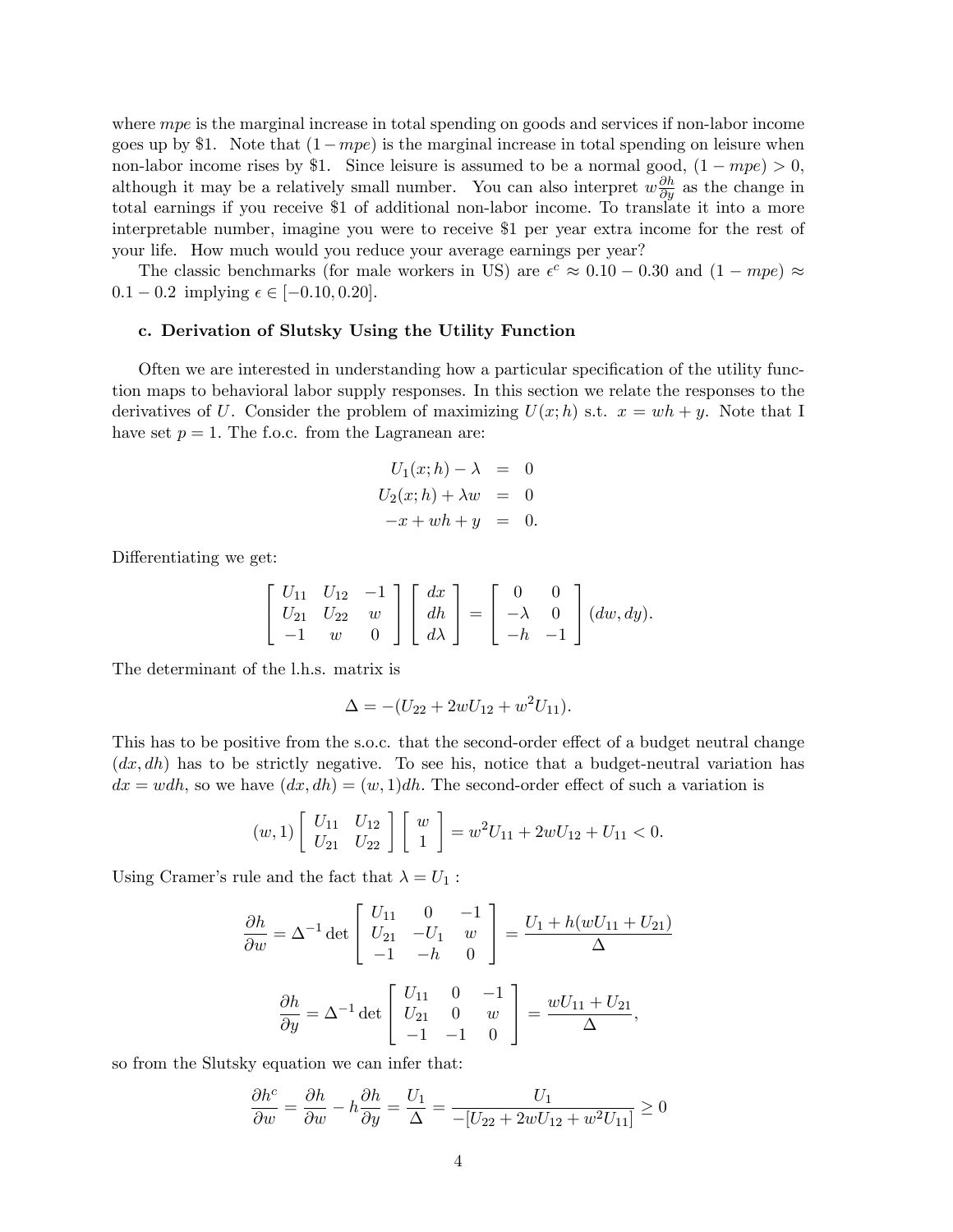or in terms of U only, using the fact that  $w = -U_2/U_1$ , we have:

$$
\frac{\partial h^c}{\partial w} = \frac{-(U_1)^3}{(U_1)^2 U_{22} - 2U_1 U_2 U_{12} + (U_2)^2 U_{11}}(*)
$$

A utility function that is s.q.c. will satisfy  $\frac{\partial h^c}{\partial w} > 0$ . (You can check this is one term of the "bordered Hessian test" for sqc).

### 2. Two applications of the expenditure function

#### a. Deadweight loss of taxation

From initial conditions  $(p^0 = 1, w^0, y^0)$ , suppose a proportional tax t is introduced. Let  $h' = h(w^0(1-t), y^0)$ , and let  $u' = v(w^0(1-t), y^0)$ . Suppose that the before tax wage  $w^0$  is unaffected (no G.E. effects). The equivalent variation for the change is

$$
EV = e(w^{0}(1-t), u') - e(w^{0}, u')
$$

Take a second order expansion:

$$
e(w^{0}, u') \approx e(w^{0}(1-t), u') + tw^{0} \frac{\partial e(w^{0}(1-t), u')}{\partial w} + .5t^{2}(w^{0})^{2} \frac{\partial^{2} e(w^{0}(1-t), u')}{\partial w^{2}}
$$

$$
= e(w^{0}(1-t), u') - tw^{0}h' - .5t^{2}w^{0}h' \frac{w^{0}}{w^{0}(1-t)} (\frac{w^{0}(1-t)}{h'} \frac{\partial h^{c}(w^{0}(1-t), u')}{\partial w})
$$

So

$$
EV \approx tw^{0}h' + .5t^{2}w^{0}h'\frac{w^{0}}{w^{0}(1-t)}\epsilon^{c}
$$

$$
\approx tw^{0}h'(1+.5t\epsilon^{c})
$$

The equivalent variation exceeds the amount of taxes collected by roughly  $\frac{100}{2} \times t \epsilon^c$  percent.

#### b. Opting-in to welfare

A stylized welfare program has 2 parameters:  $G =$  the minimum or guaranteed level of income, and t, the "clawback rate" of benefits. So an individual with earnings  $E$  receives benefit = max[0, G - tE]. Note that there is a 'breakeven' level of earnings  $B = G/t$  such that if  $E \geq B$ , the individual is out of the welfare system. In the absence of welfare a certain individual faces a wage  $w^0$ , has non-labor income of 0, works  $h^0$  hours, and has utility  $u^0 = v(w^0, 0)$ . Clearly, anyone with  $E = w^0 h^0$  in the absence of welfare should participate (and in fact may actually reduce hours).

But if  $\epsilon^c > 0$ , some people who would earn  $E > B$  in the absence of the program will reduce their hours to "opt in". What is the predicted cutoff? Ashenfelter  $(1983)$  noted an agent will opt in if  $e(w^0(1-t), u^0) \leq G$ . This is illustrated in Figure 2.1.

Taking a second order expansion around  $e(w^0, u^0) = 0$ , we get:

$$
e(w^{0}(1-t), u^{0}) = e(w^{0}, u^{0}) + tw^{0}h^{0} + .5t^{2}w^{0}h^{0}\epsilon^{c}
$$

Thus an agent will participate iff

$$
tw^{0}h^{0} - .5t^{2}w^{0}h^{0}\epsilon^{c} \leq G \text{ or}
$$
  

$$
w^{0}h^{0} \leq \frac{G/t}{1 - .5te^{c}}
$$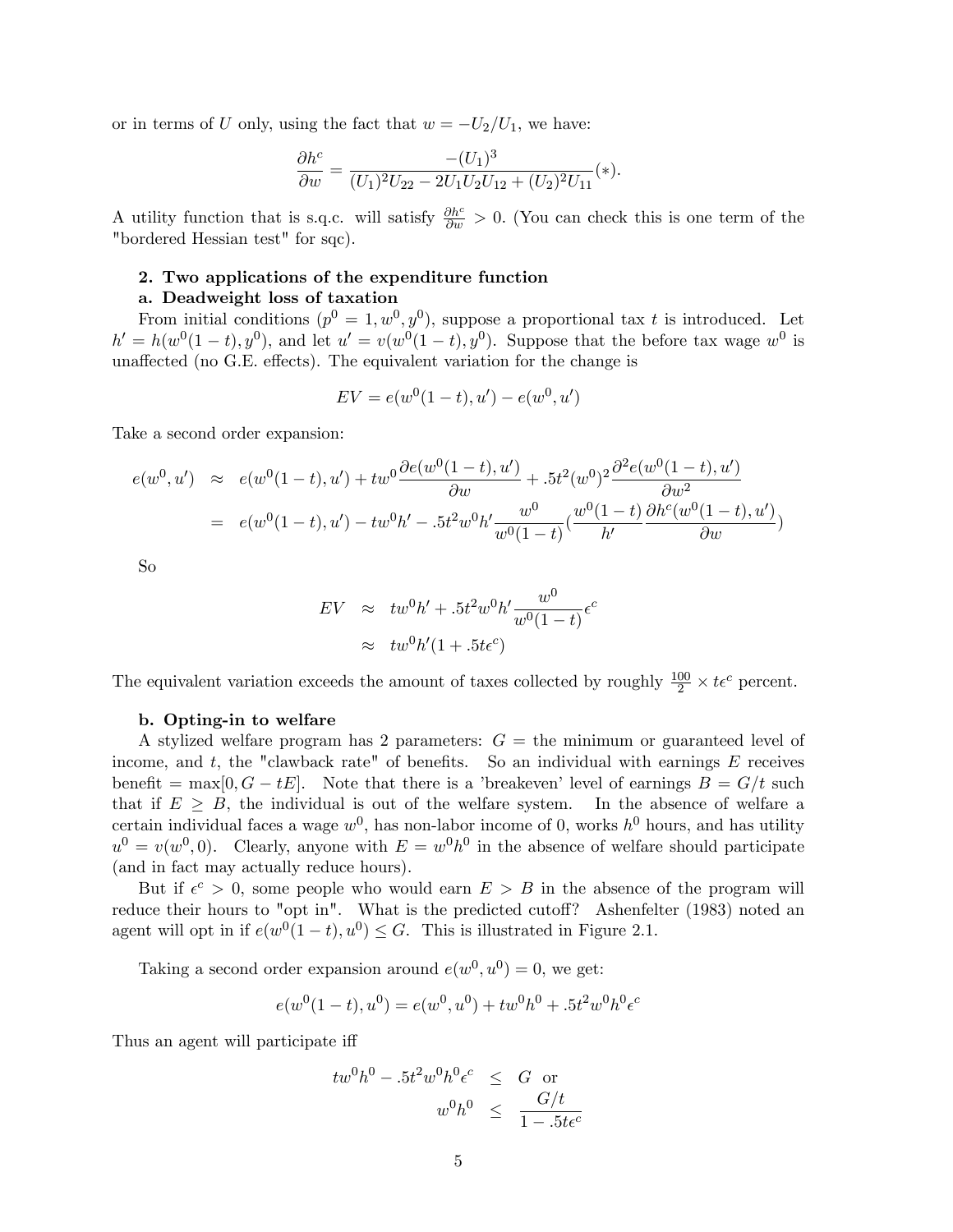Note that when  $\epsilon^c = 0$  (the Leontief case) this is the cutoff  $w^0 h^0 \leq B = G/t$ . If  $\epsilon^c = 0.2$  and  $t = .5$  (for example) the cutoff is (approximately) 1.05B: people with initial earnings within 5% of the breakeven are willing to cut their hours to opt in. (The marginal entrant will reduce her hours by approximately  $100 \times t\epsilon^c$  percent). Ashenfelter analyzes the Seattle-Denver NIT experiment, where the treatment group was allowed to access a welfare program similar to this simple 2-parameter system. He uses the experimental data to estimate opt-in behavior and obtains an estimate of  $\epsilon^c$  in the "benchmark" range.

### 3. Functional Form: Stern's catalogue.

Stern (1986) presents a very useful catalogue of functional forms for static single-agent labor supply modeling. For a variety of ad hoc functional forms for the labor supply function (e.g., linear, log-linear, partially log-linear) he uses the integrability theorem to actually figure out the associated expenditure and utility functions. He also shows the labor supply functions for some leading examples of utility functions (LES, quadratic, CES) and for the translog indirect utility function. Finally, he briefly discusses some of the pluses and minuses of the different functional forms, including conditions for Slutsky terms to be consistent with theory. I recommend you read this article and keep it in your files for future reference, in case you ever have to think about a functional form to choose.

As an example, Stern (Table 9.6) considers the following very useful "semi-log" functional form

$$
h = \alpha \log w + \beta y + \gamma
$$

He shows that the associated expenditure function has the form

$$
e(w, u) = e^{-\beta w}u - \frac{\gamma}{\beta} - \frac{\alpha}{\beta}\log w + \frac{\alpha}{\beta}e^{-\beta w}\operatorname{Ei}(\beta w), \text{ where}
$$
  
 
$$
\operatorname{Ei}(x) \equiv \int_{-\infty}^{x} \frac{e^{t}}{t} dt \text{ is the so-called exponential integral function.}
$$

This functional form is nice because (i) it easily handles zero or negative values for  $y$ , (ii) as we will see later, it can be used in a Tobit formulation to handle non-participation. With this functional form it is natural to introduce heterogeneity in the  $\gamma$  term, e.g.,  $\gamma = Z\theta + \eta$ . (note that with unbounded support for  $\eta$  some people are predicted not to work - this can be an advantage or a disadvantage).

Stern (Table 9.3) also discusses the linear supply function which was "integrated" by Hausman (AER, 1981) and has been used for various applications in the literature.

Exercise : Work through Table 9.9 in Stern, for the LES.

You may also want to look at Table 9.14, where Stern discusses a LES-style "household production" model in which people get utility from "latent goods" (sometimes called "z-goods" ) that are a combination of time inputs and purchased inputs. (This is adapted from A. Atkinson and N. Stern, "A Note on the Allocation of Time", Economics Letters, 3 (1979): 119-123).

#### 4. Identification Problems

A key problem in the labor supply literature is identification. Suppose for sake of discussion we assume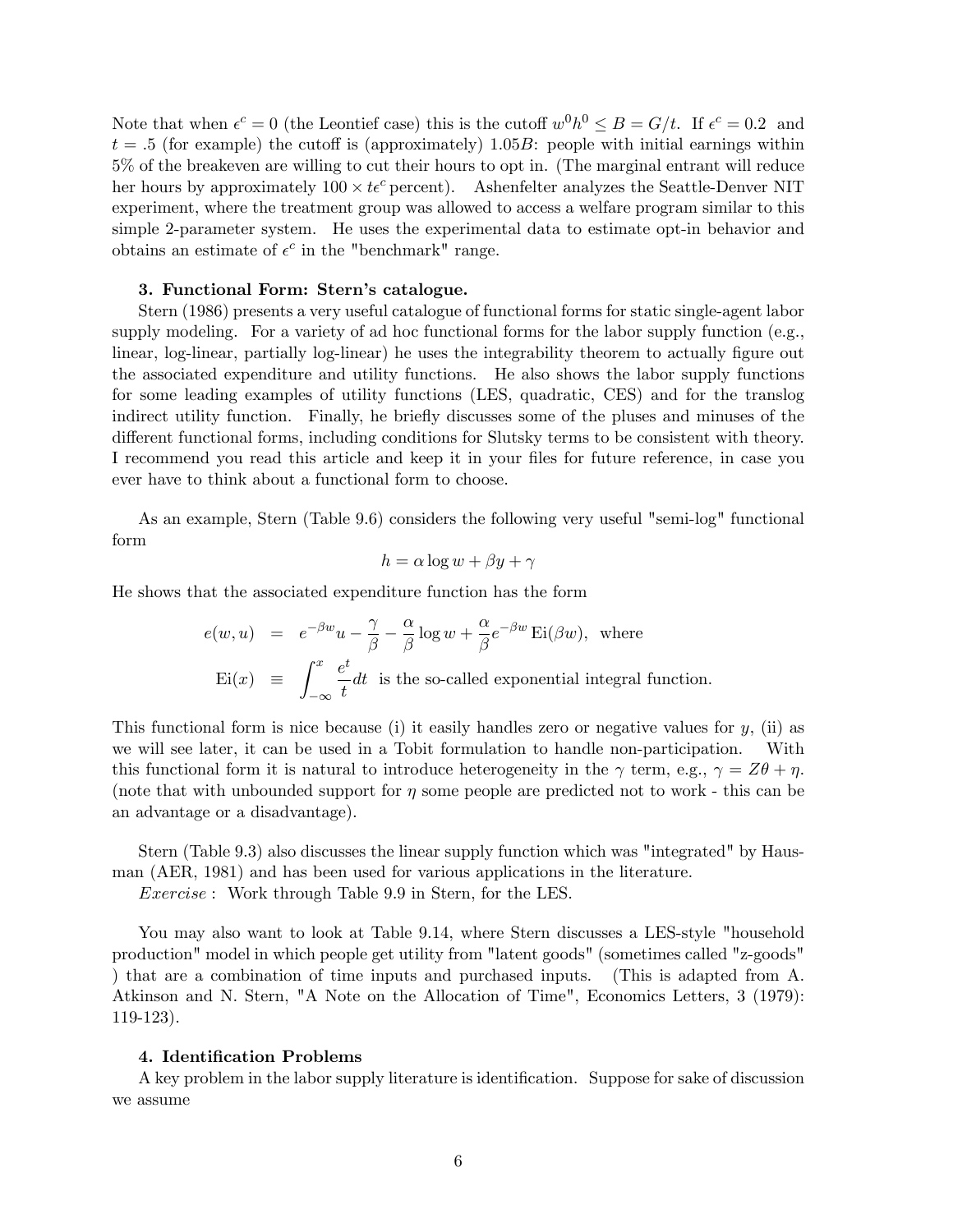$h = \alpha \log w + \beta y + Z\theta + \eta$ 

where Z is a set of observed covariates and  $\eta$  is a "taste shock".

**Problem**  $\#1$ **:** measurement error in h and w.

In many data sets we don't see the hourly wage, w. Instead we see earnings  $(E)$  for some period (last year) and total hours worked  $(h)$ . Both are measured with error, but (as we will see in the exercises) hours look especially noisy. Suppose the true values for a person are  $(E, h)$ , and the observed values are

$$
E^o = E + e_1
$$
  

$$
h^o = h + e_2.
$$

You construct a "wage"  $w^o = E^o/h^o$ . Note that when  $e_2$  is positive observed hours are higher than they actually were and the observed wage is lower. Likewise when  $e_2$  is negative, observed hours are lower than they actually were and the wage is higher. This is called the problem of "division bias": there is a mechanical negative correlation between hours and the hourly wage caused by measurement error in hours. See Borjas (1980).

Problem #2: the correlation of tastes for hours and wages.

Note that  $\eta$  is an unobserved component in the tastes for work. For consistent estimation of the key parameters  $(\alpha, \beta)$  we need that  $Cov[\log w, \eta] = 0$ . In many settings this is not likely to be true. For example, someone who is unhealthy may have low hours and earn low wages. It may also be the case that  $log w$  depends on past accumulated experience. If tastes are correlated over time, people who prefer to work a lot will end up with higher wages.

**Problem**  $#3$ **:** the problem of isolating an exogenous component of y

In a typical data set we observe an individual's earnings and their non-labor income. Some important components of non-labor income are mechanically related to earnings. For example, means-tested benefits are negatively related to earnings (and therefore to hours). Other components of non-labor income are also likely to be correlated with unobserved tastes for work. For example, asset income represents a return to past savings. Many models would suggest that people with stronger tastes for work will end up working more hours each year, and with higher asset income at later stages of their life. In studies of female labor supply it is common to take husband earnings as exogenous, and use this to identify the income effect on hours. Sometimes this is also done in studies of male earnings. It is unclear whether other family members' labor incomes are uncorrelated with an individual's unobserved tastes for work.

#### 5. Non-Participation

Return to the canonical model:

$$
\max_{x,h} u(x, T - h) \text{ s.t. } px = wh + y
$$

It may happen that the max is achieved with  $(h = 0, x = y)$ : an endpoint optimum. This will happen if

$$
mrs(y,T) \equiv \frac{u_{\ell}(y,T)}{u_x(y,T)} > w.
$$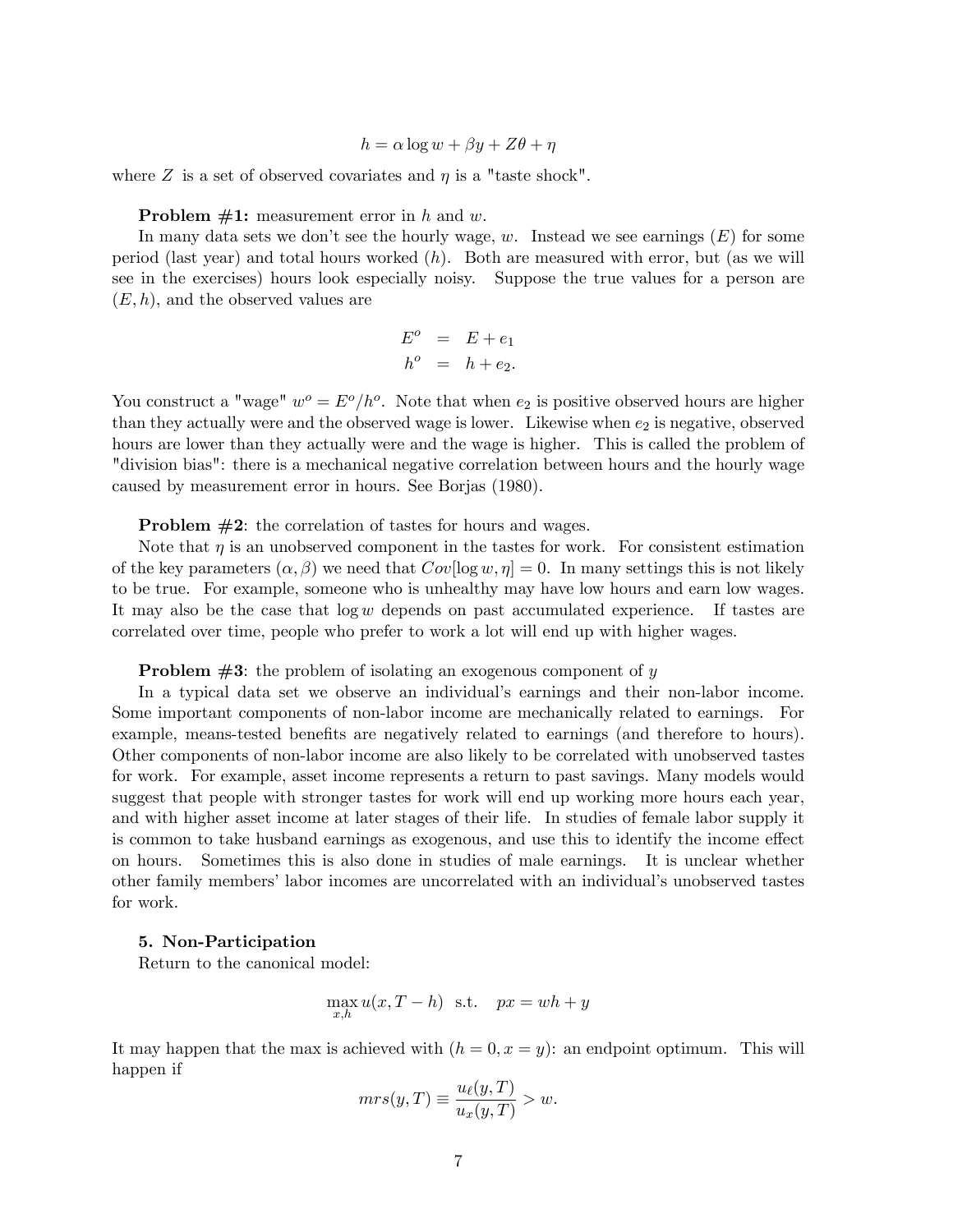We can define

$$
m(h; w, y) \equiv w u_x (y + wh, T - h) - u_\ell(y + wh, T - h)
$$

which is the marginal value of an increase in hours at some level h, given  $(w, y)$ . If  $u(x, \ell)$  is s.q.c., the function  $m(h; w, y)$  is strictly decreasing in h. (Exercise: prove it). The question of whether to participate is the question of whether  $m(0; w, y) > 0$ . For a given functional form for  $u()$  we can think of labor supply as generated by a "Tobit-like" model based on  $m(h; w, y)$ . We have:

$$
m(0; w, y) \leq 0 \Rightarrow h = 0,
$$
  
else  $h > 0$  implicitly defined by  $m(h; w, y) = 0$ 

One way to handle non-participation is to pick a convenient functional form for u such that this is a workable model. The classic assumption is that u is quadratic in  $(x, \ell)$ : in this case  $u_x$  and  $u_\ell$  are both linear in h. A problem (nicely addressed by Heckman, 1974, which we discuss next) is that we don't observe  $w$  for those who don't work. So in applications, people usually end up "imputing" a wage for non-workers  $-$  not always an attractive choice.

Aside: Arthur Goldberger wrote a monograph in  $1967$  – Functional Form and Utility: A Review of Consumer Demand Theory (ultimately published in 1987 by Westview Press) – that works through the quadratic utility case in a lot of detail, including a nice discussion of endpoint optimums. See also Michael Ransom "An Empirical Model of Discrete and Continuous Labor Supply, Review of Economics and Statistics 69 (August 1987): 465-472 for an application to the case of family labor supply.

Heckman (1974) defines the reservation wage  $w^*$  by

$$
w^* = \frac{u_{\ell}(y,T)}{u_x(y,T)}.
$$

This is the wage that is just high enough to induce the agent to supply a tiny unit of labor. In terms of the above notation,  $w^*$  is the wage such that  $m(0; w^*, y) = 0$ . Note that  $w^*$  is a function of y and (in Heckman's application to married women also depends on the number and age of children). Associated with u is the labor supply function  $h(w, y)$ . A model for the data is

$$
w \leq w^* \Rightarrow h = 0
$$
  

$$
w > w^* \Rightarrow h = h(w, y)
$$

Rather than parameterizing preferences, Heckman writes down a statistical model for  $w_i^*$ , and another statistical model for wages  $w_i$  of agent i:

$$
w_i = X_i b + e_{1i}
$$
  

$$
w_i^* = X_i \beta + e_{2i}.
$$

where X includes y and other variables. Define  $z_i = w_i - w_i^* = X_i(b - \beta) + e_{1i} - e_{2i}$ , and assume that the labor supply function is

$$
h_i = X_i c + w_i d + v_i.
$$

The likelihood for the observed data then consists of two parts:

$$
Likelihood = P(z_i \le 0) + f(w_i, h_i | z_i > 0) \cdot P(z_i > 0)
$$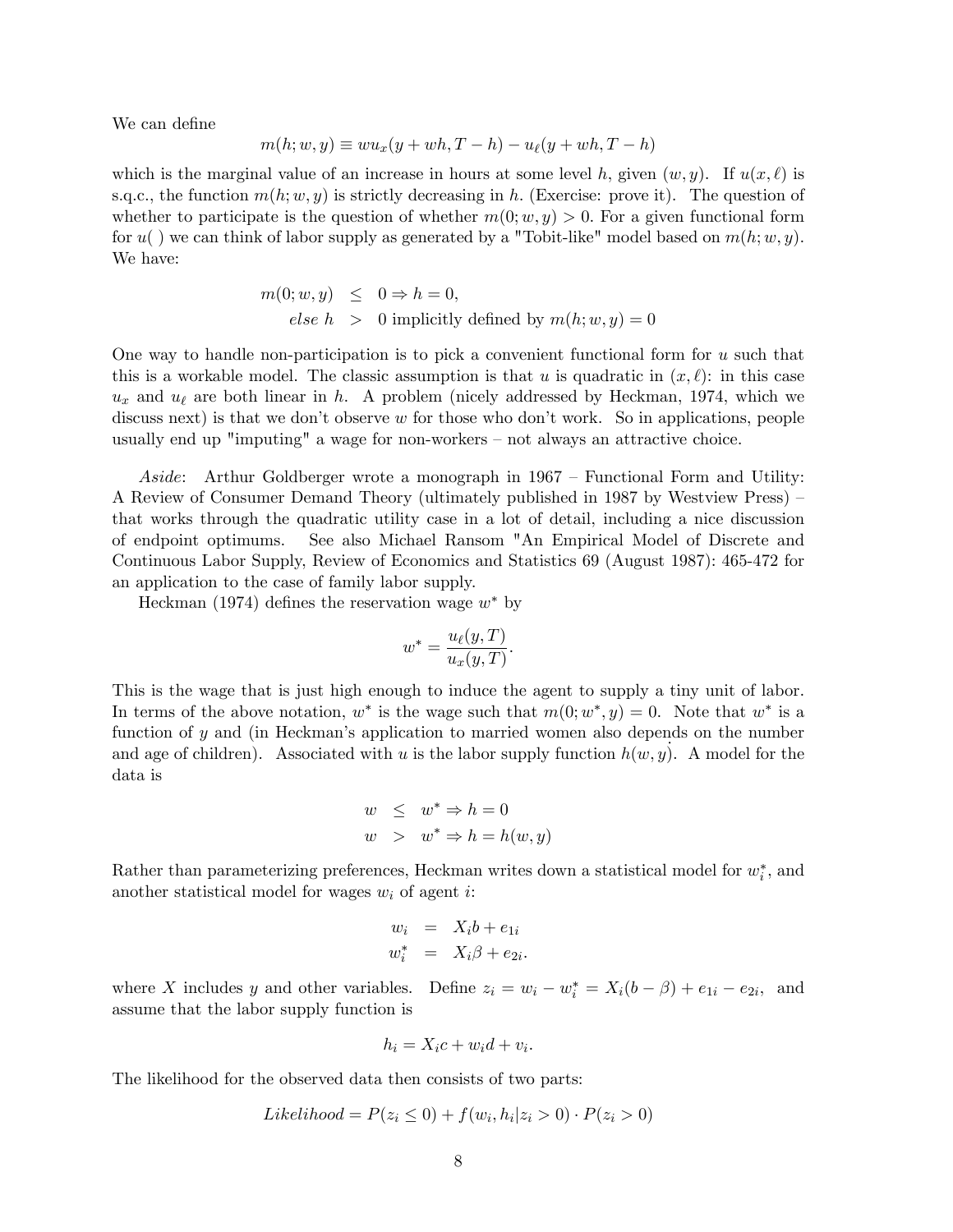where  $f(w_i, h_i | z_i > 0)$  is the joint density of wages and hours conditional on  $z_i > 0$  (which depends on the joint distribution of  $(e_{1i}, e_{2i}, v_i)$ .

Note that if the labor supply function is  $h_i = X_i c + w_i d + v_i$ , then the reservation wage is the solution to

$$
0 = X_i c + w^* d + v_i, \text{ or}
$$
  

$$
w^* = -X_i \frac{c}{d} - \frac{1}{d} v_i
$$

which means that there are really only 2 latent random variables,  $e_{1i}$  and  $v_i$ , rather than three  $(i.e., e_{2i} = -\frac{1}{d})$  $\frac{1}{d}v_i$ .

An issue in modeling non-participation is that people are (almost) never observed working  $\leq$ 5 hrs. per week. Either there are "fixed costs" of working that have to be overcome, or employers require some minimum hours committment to aid in co-ordination of hours schedules. We will come back to the issue of non-participation in Lecture 3, where we discuss estimation of "discretized" budget sets. A discretized framework is also very useful for thinking about part-time versus full time jobs, and for dealing with budget sets that have a lot of kinks.

### 6. Compensating Wage Differentials for Fixed Hours Packages

Our final application considers a classic idea (articulated by Adam Smith in The Wealth of Nations) that if there is a job that has limited hours (e.g., a weather-dependent job) people who take that job over another unconstrained job will have to be paid a compensating wage differential. We define

$$
R(\overline{h}, u) = \min_{x} x \quad \text{s.t.} \quad u(x, T - \overline{h}) \ge u.
$$

This is the minimum amount of consumption that in combination with  $\overline{h}$  achieves utility u. R is just the vertical distance from the x-axis to the u indifference curve when  $\ell = T - \overline{h}$ . If a job pays the wage w and requires  $\overline{h}$  hours of work then an individual would have to receive

$$
R(\overline{h}, u) - w\overline{h} = \min_{x} x - w\overline{h} \quad \text{s.t.} \quad u(x, T - \overline{h}) \ge u
$$

in additional nonlabor income to achieve utility u. Note that if  $\overline{h} = h^c(w, u^0)$  then the required non-labor income is  $e(w, u^0)$ :

$$
R(h^{c}(w, u^{0}), u^{0}) - wh^{c}(w, u^{0}) = e(w, u^{0})
$$
<sup>(\*)</sup>

This holds as we vary  $w$  so differentiating:

$$
R_1 \frac{\partial h^c}{\partial w} - h^c - w \frac{\partial h^c}{\partial w} = \frac{\partial e}{\partial w}
$$

But since  $\partial e/\partial w = -h^c$ , we have that

$$
R_1(h^c(w, u^0), u^0) = w.
$$

If you think of R as the height of the indifference curve, and recall that  $w$  is the slope of the indifference curve at  $h = h^c(w, u^0)$  this is obvious. Now this relation also holds as we vary w so differentiating again

$$
R_{11} \frac{\partial h^c}{\partial w} = 1
$$
  
\n
$$
\Rightarrow R_{11}(h^c(w, u^0), u^0) = \left[\frac{\partial h^c(w, u^0)}{\partial w}\right]^{-1}
$$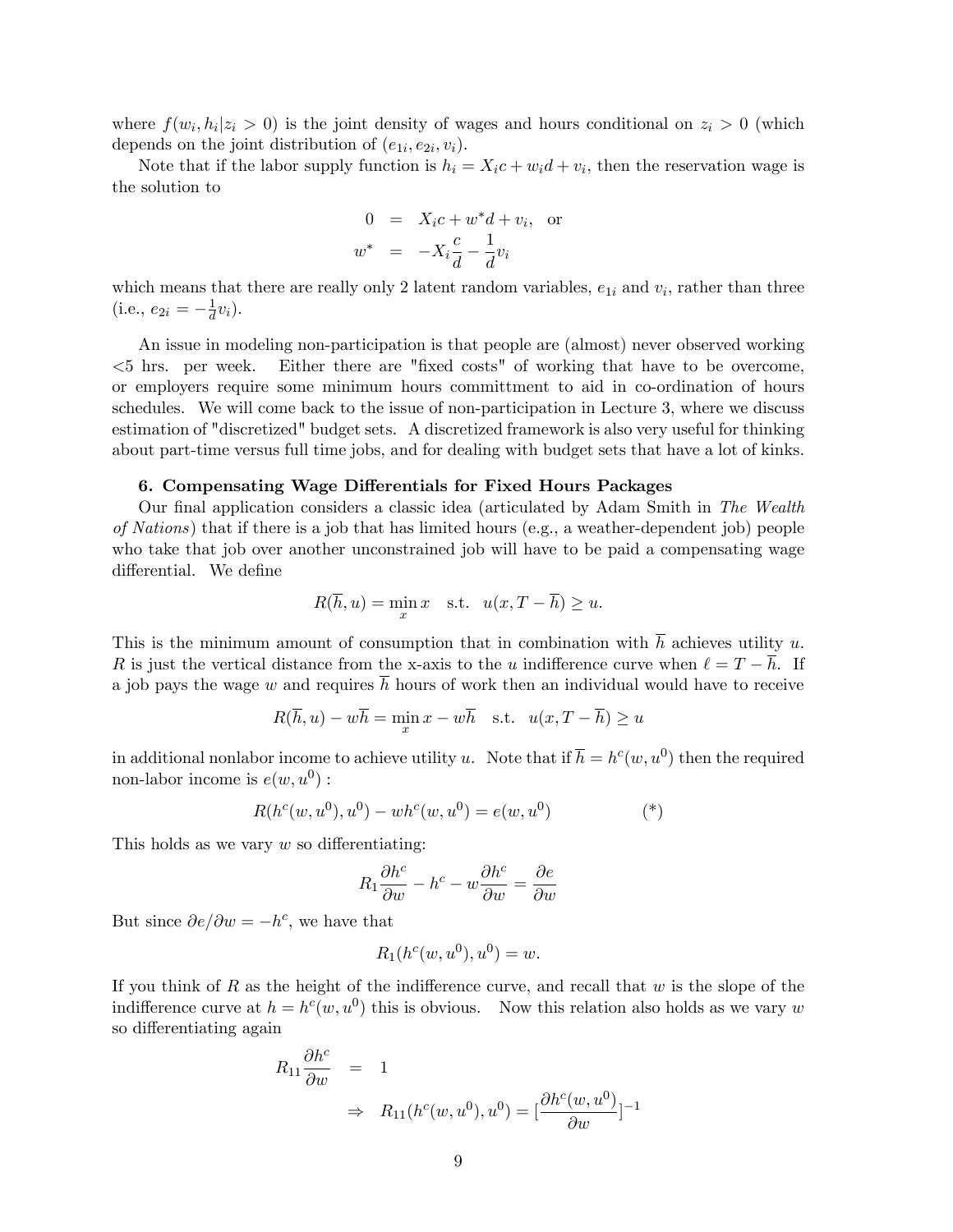This shows that the inverse of the slope of the compensated labor supply curve is the rate of change of the slope of the indifference curve.

Now suppose there is an unconstrained job that pays a wage  $w^0$ , and another constrained job that requires  $h = \overline{h}$ . We ask: what wage w would the constrained job have to pay so an agent is indifferent between the two jobs. The difference  $(w - w^0)$  is the compensating differential for the constrained choice. Using the  $R$  function we must have

$$
R(\overline{h}, u^0) - w\overline{h} = e(w^0, u^0) \qquad (**)
$$

Figure 2.2 shows the determination of  $R(\overline{h}, u^0)$ .

Now we use our standard trick - a second order expansion. In this case we will expand around  $R(h^c(w^0, u^0), u^0)$ , where  $u^0$  is the utility level of the reference job. Let  $h^0$  be the (unconstrained) hours choice on that job. We have

$$
R(\overline{h}, u^{0}) \approx R(h^{c}(w^{0}, u^{0}), u^{0}) + (\overline{h} - h^{0})R_{1}(h^{c}(w^{0}, u^{0}), u^{0}) + .5(\overline{h} - h^{0})^{2}R_{11}(h^{c}(w^{0}, u^{0}), u^{0})
$$
  
\n
$$
= e(w^{0}, u^{0}) + w^{0}h^{0} + (\overline{h} - h^{0})w^{0} + .5(\overline{h} - h^{0})^{2} \left[ \frac{\partial h^{c}(w^{0}, u^{0})}{\partial w} \right]^{-1} \text{ (using (*) above)}
$$
  
\n
$$
= e(w^{0}, u^{0}) + \overline{h}w^{0} + .5(\overline{h} - h^{0})^{2} \left[ \frac{w^{0}\partial h^{c}(w^{0}, u^{0})}{h^{0}\partial w} \right]^{-1} \frac{w^{0}}{h^{0}}.
$$

Now subtract  $w\overline{h}$  from both sides:

$$
R(\overline{h}, u^0) - w\overline{h} = e(w^0, u^0) - \overline{h}(w - w^0) + .5\frac{w^0}{h^0}(\overline{h} - h^0)^2 \frac{1}{\epsilon^c}
$$

And using (\*\*) we get

$$
\frac{(w - w^0)}{w^0} = .5 \frac{(\bar{h} - h^0)^2}{h^0 \bar{h}} \frac{1}{\epsilon^c}
$$

For example, if

$$
\frac{(\overline{h} - h^0)}{h^0} \approx .2
$$

and  $\epsilon^c = .2$  then the compensating differential is

$$
\frac{(w - w^0)}{w^0} = \frac{.5 \times .2 \times .2}{.2} = .1
$$

You need a  $10\%$  higher wage to take a job with  $20\%$  lower hours. Note that the formula also applies for high-hours jobs  $-$  in fact the formula is symmetric, so you need a 10% higher wage for job that forces you to work  $20\%$  more than you'd like. This may be a good way to introspect about your own value of  $\epsilon^c$ .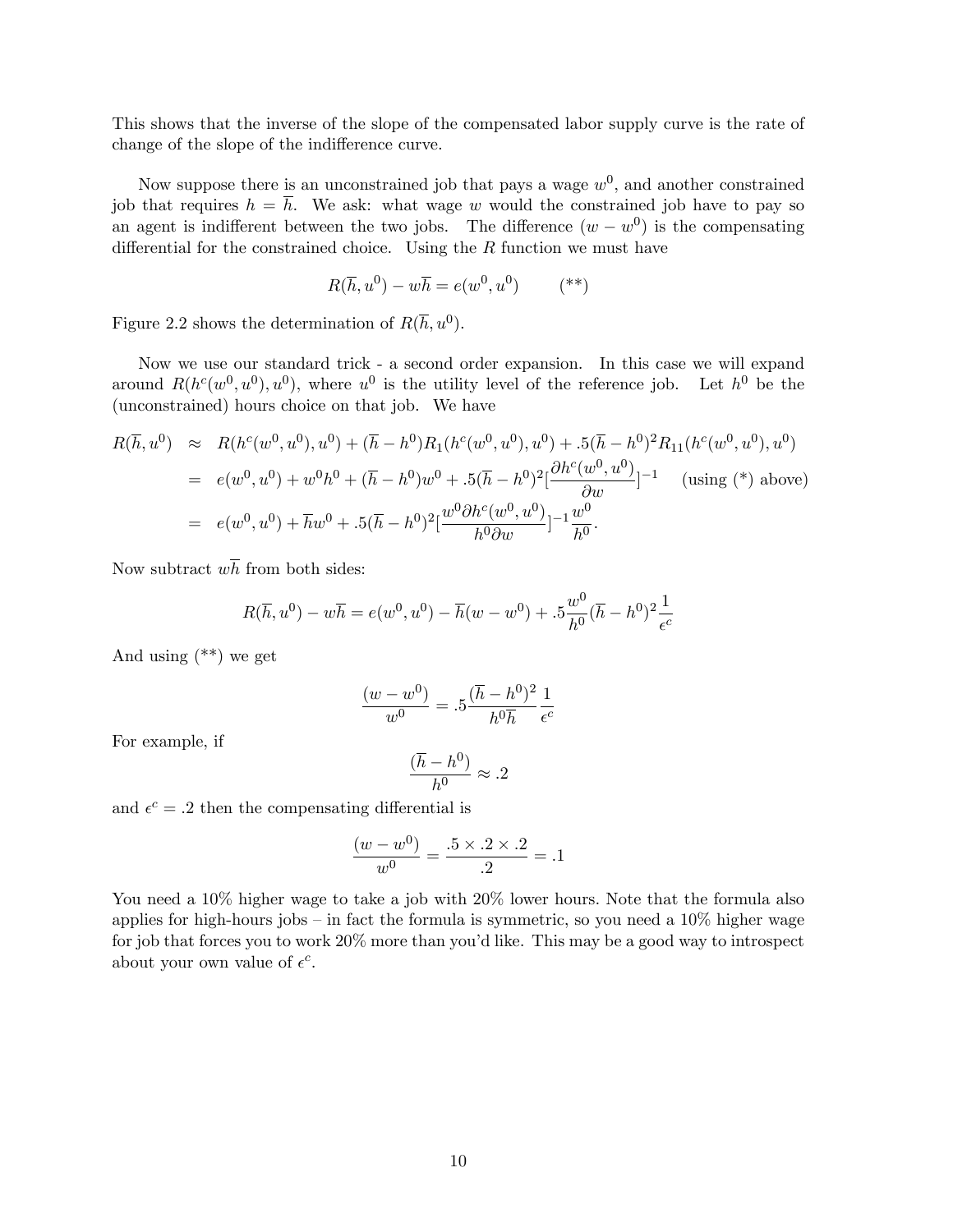

# **Fractions of Men and Women Working Last Year, March 2008 CPS**

**Age**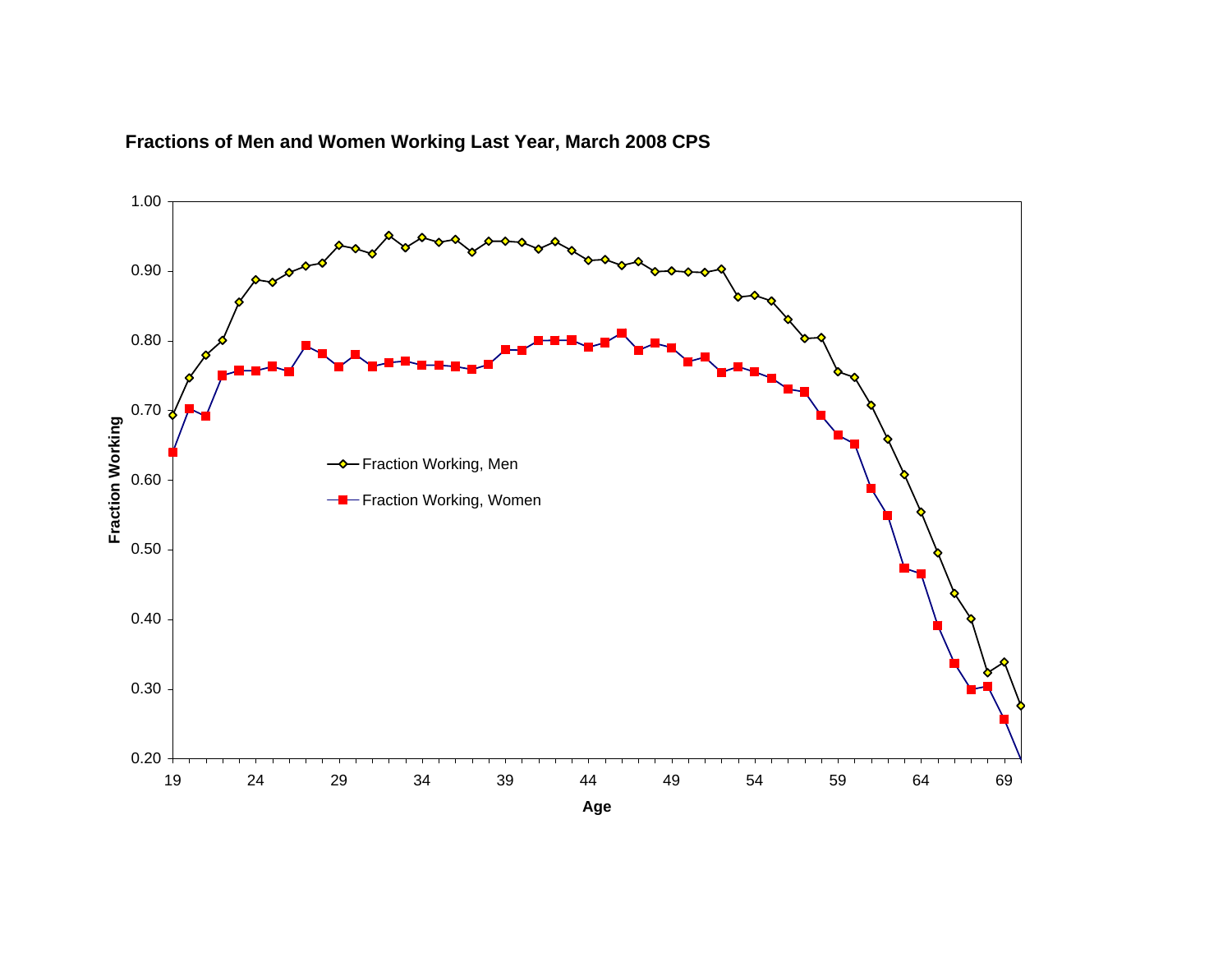

# **Average Annual Hours of Men and Women Last Year, March 2008 CPS**

**Age**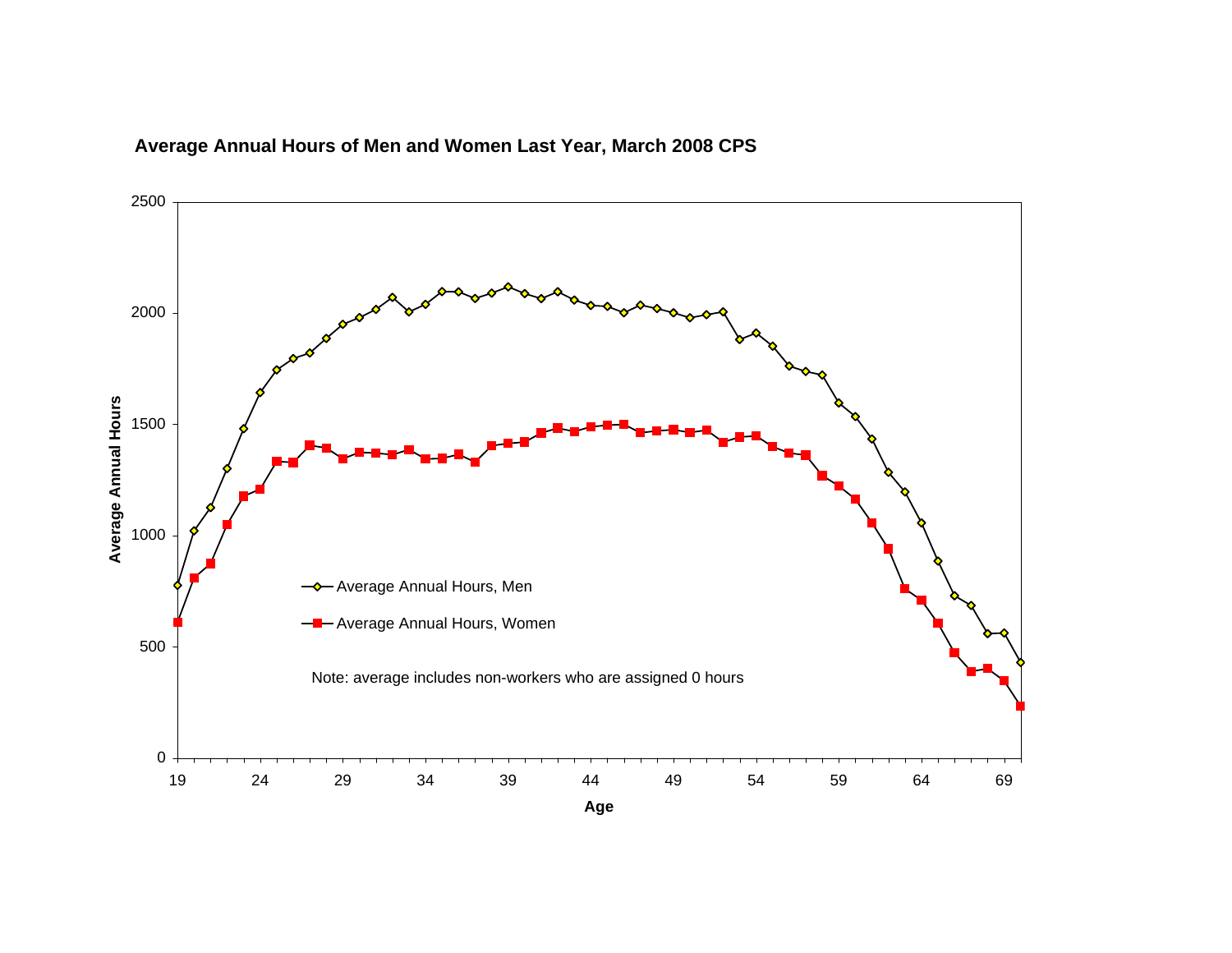

# **Average Annual Weeks and Hours Per Week of Men and Women, March 2008 CPS**

**Age**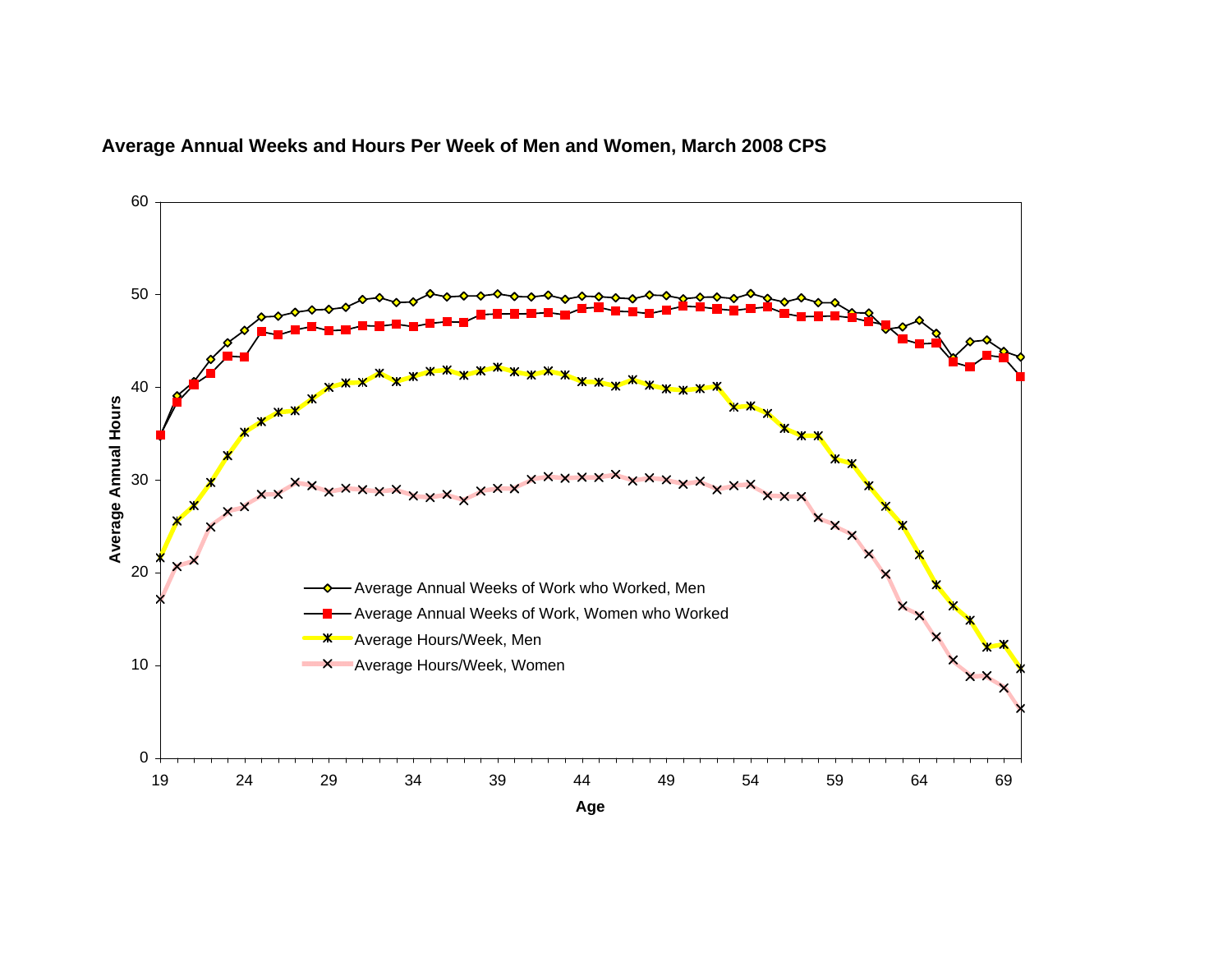

# **Average Annual Earnings of Men and Women Last Year, March 2008 CPS**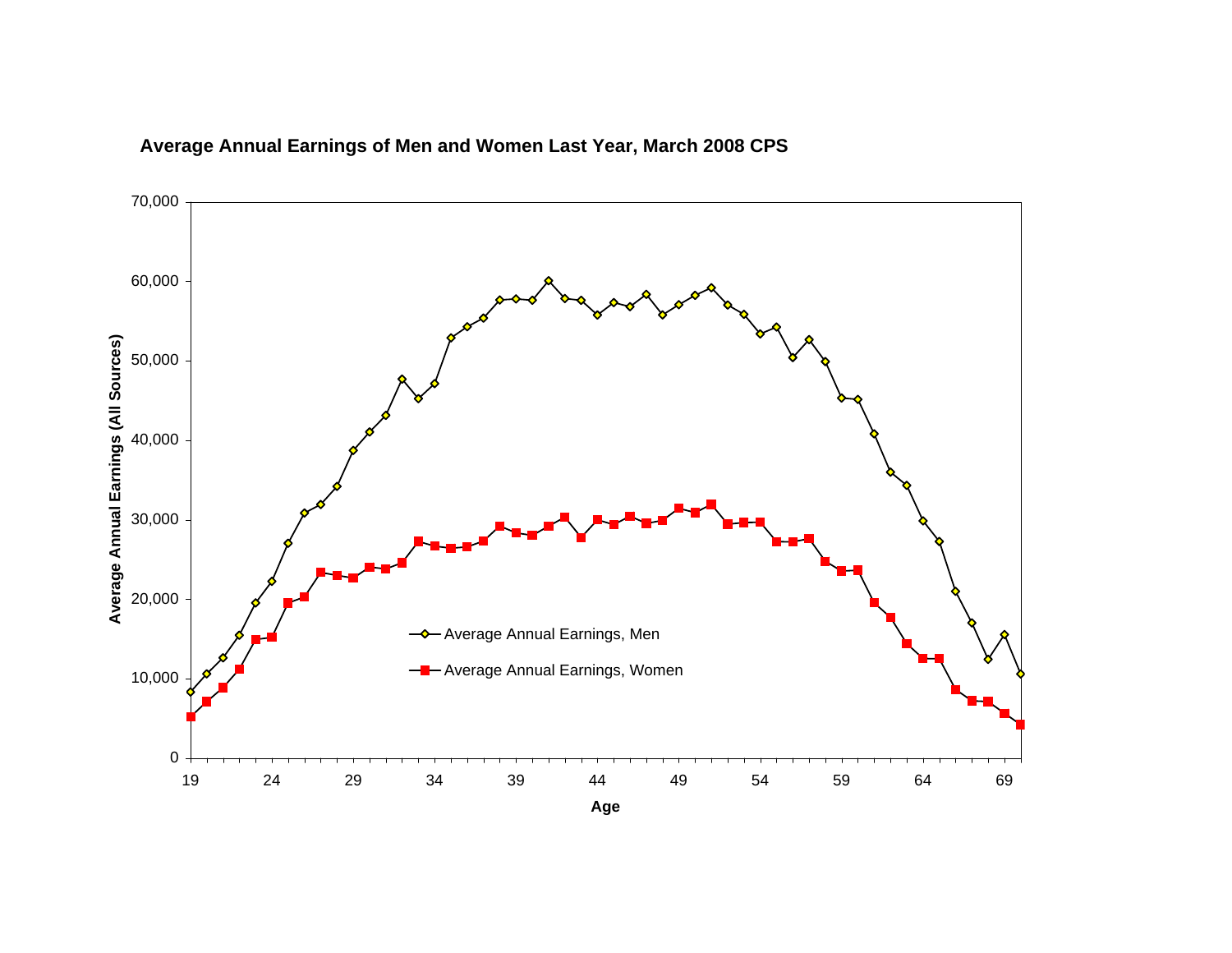Figure 2.1: Opt-in to Welfare